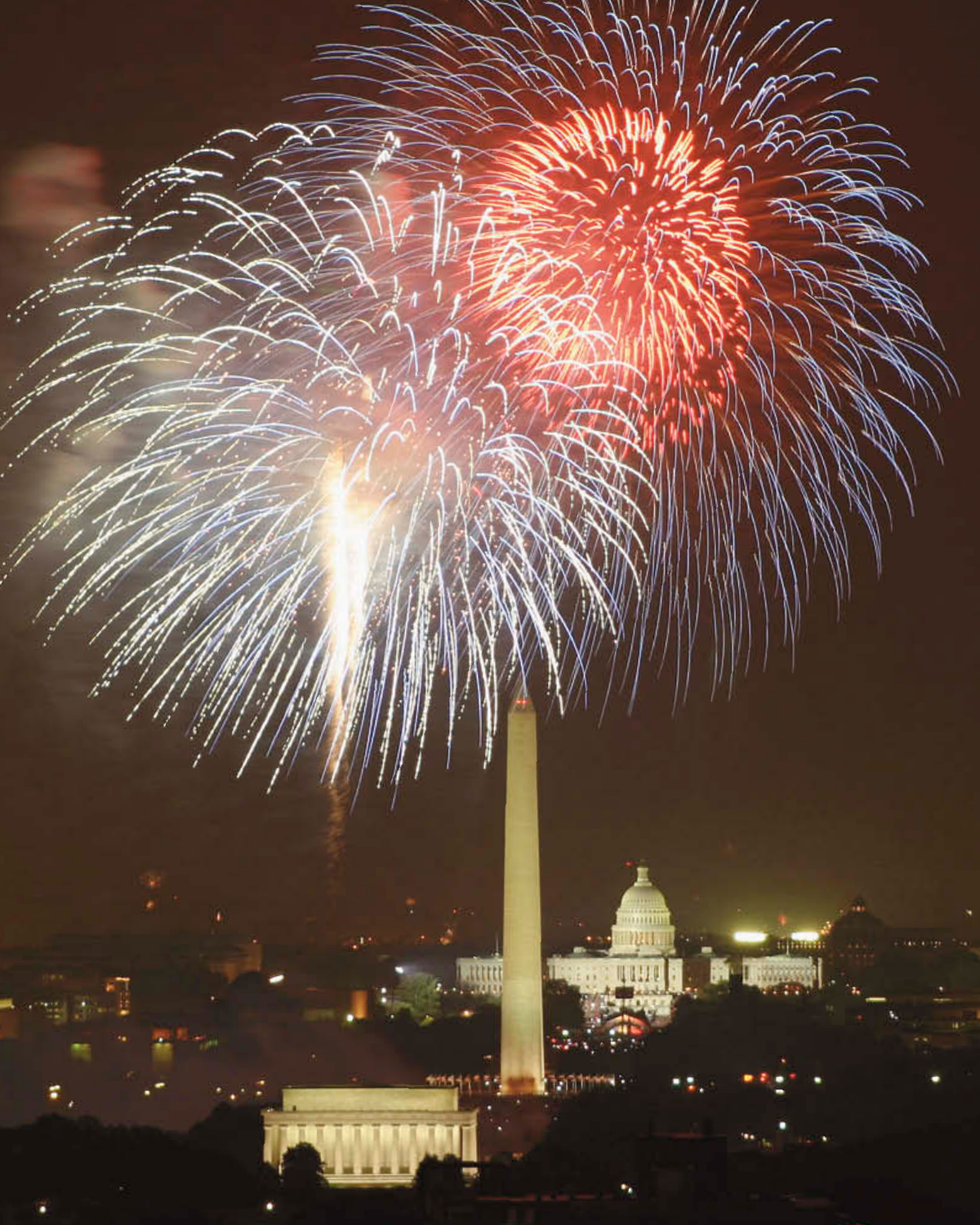# INDEPENDENCE DAY

#### JULY  $\overline{4}$

B **<sup>Y</sup> THE MIDDLE OF THE 1700S,** the thirteen colonies that made up part of England's empire in the " New World" were growing impatient with the laws and **restrictions** set by a king 3,000 miles away. They were resentful about taxes **imposed** upon them; they felt that they should not have

to pay British taxes because they were not allowed representatives in Parliament. Their **sentiments** were expressed in the **slogan** "Taxation without representation is **tyranny!"**  Many colonists wanted to be selfgoverning and free from British rule. But independence would be a **gradual** and painful process. Some colonists could not forget that they were British citizens, and felt that they owed **allegiance** to King George III. Others wanted the protection of the "Mother Country." Yet almost all colonists were dissatisfied with the way they were governed by Britain.

**Unrest** and **tensions** continued

to grow, and by 1765 many colonists had joined secret groups called "Sons of Liberty" to plan action or even violence against British authority. This angered the king and he sent more troops to enforce British law. The colonists sometimes **taunted** the British soldiers or threw stones at them.

Finally, two major events strongly united the colonists against Britain, and hurried **destiny.** On March 5, 1770, British troops fired on an angry group of Boston citizens, kill-



ing five and injuring others. The incident, called the "Boston **Massacre**,**" stunned** and **infuriated** the colonists.

The second major event involved a tax on tea. Tea was a popular **commodity** in the colonies, but England's tax laws gave an unfair **advantage** to one tea merchant, the British-owned East India Company. This made the

> colonists angry, and they decided to stop buying and drinking tea from the East India Company. To **dramatize** the protest, Samuel Adams and other men of Boston organized the "Boston Tea Party." On December 16, 1773, they **dressed up** as American Indians, boarded an East India Company ship and dumped its **cargo** of tea into Boston Harbor. King George responded by closing Boston Harbor and **enacting** more restrictions and punishments. In addition, he required citizens of Boston to **house** and feed British soldiers.

> Representatives in the Virginia colony took the first step toward in-

dependence by voting to set up a committee, the Continental Congress, to represent the colonies. The First Continental Congress met in September of 1774 and had delegates from twelve colonies. They drew up a list of **grievances** against the **crown**, and this became the first draft of the

> Declaration of Independence. In the meantime, colonists continued to organize protests against Britain, and to train their own **militias.**

> The Revolutionary War began on April 19, 1775, when British

F E D E R A L H O L I D A Y S **27** I N D E P E N D E N C E D A Y

*PREVIOUS PAGE:* On every Fourth of July in Washington, D.C., a large display of fireworks fills the skies over the

*ABOVE:* The Liberty Bell, which originally came from England in 1752, rang to announce the signing of the Declaration of Independence on July 8, 1776.

Capitol Building and the monuments.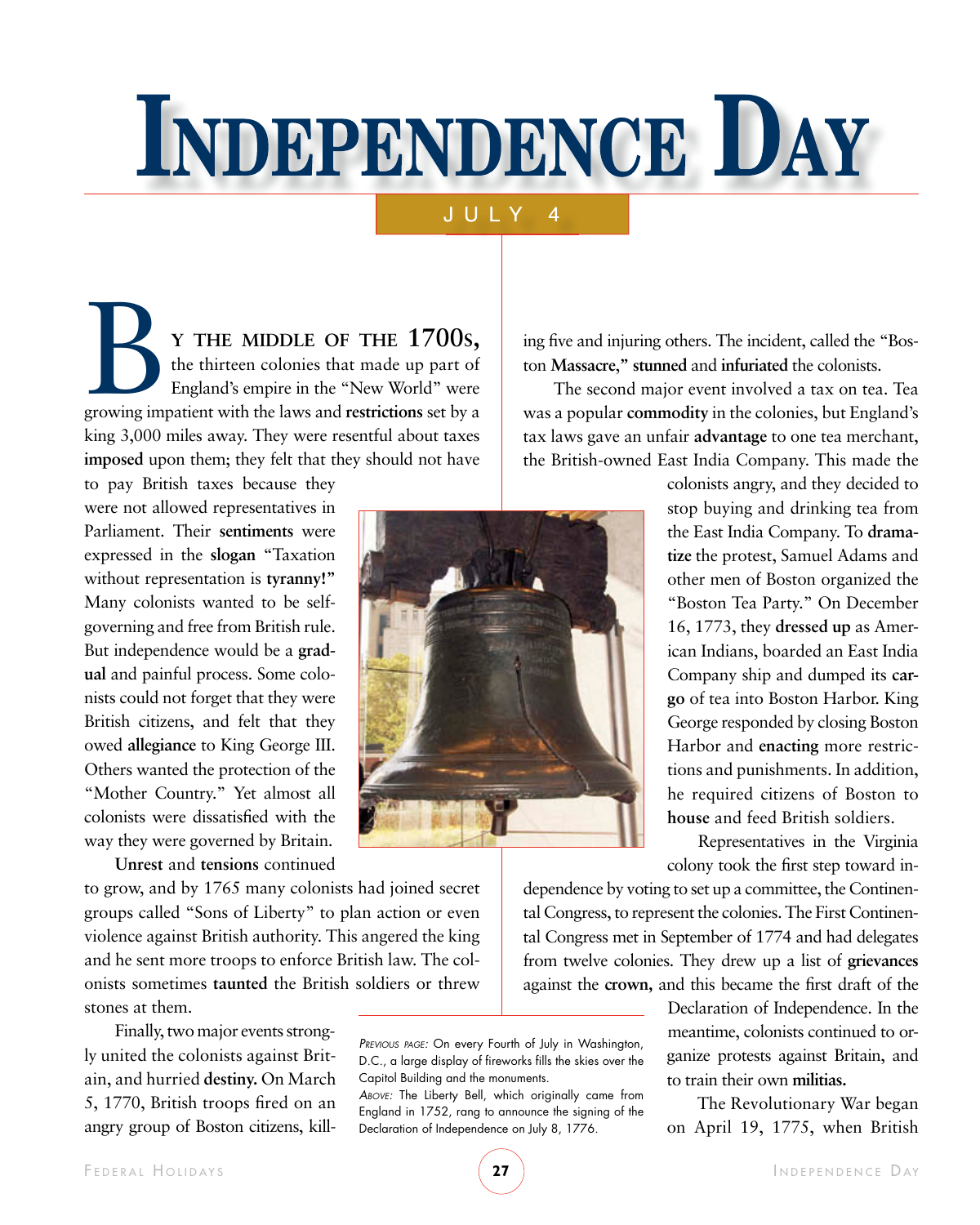

troops tried to **raid** the Massachusetts militia. Colonists were quick to form fighting units and resist the British troops. In May of 1775 the Second Continental Congress met, and elected Virginia delegate George Washington to be Commander in Chief of the Continental Army. He led American troops against the British throughout the war. For the next eight years, colonists fought **fervently** for independence. They were not as well trained or well equipped as British troops, but they had other advantages: They had a fierce and united purpose; they fought on familiar **terrain;** and they used new **tactics** learned from the Native **inhabitants.** They often had no uniforms, but their clothing helped **camouflage** them in the forests, while the British soldiers, called "Red Coats," were highly **visible** in their bright red uniforms.

During the fight for freedom, another war—a war of words—was being **waged** in

Philadelphia, Pennsylvania. On July 2, 1776, the Continental Congress prepared a second draft of the list of grievances. John Hancock, president of the Continental Congress, was the first to sign. The document, the Declaration of Independence, was considered **treasonous** by the crown, and the fifty-six men who signed it were in danger of being **executed.** Yet on July 4, 1776, the Continental Congress approved the Declaration of Independence, officially breaking bonds with England and forming a new independent nation, the United States of America.

Independence Day is celebrated on July 4 because on that day independence from Britain was officially declared. On July 8, 1776, the Declaration of Independence was read publicly for the first time and people celebrated. Bells rang out, bands played, and ships fired their guns; people lit candles and set off **firecrackers.** But the War of Independence dragged on until 1783 when independence was finally won. That year, Independence Day was made

> a holiday in the thirteen new states. But not until 1941 was Independence Day officially declared a federal legal holiday.

*Above:* The Declaration of Independence was signed on July 4, 1776 in Philadelphia, Pennsylvania.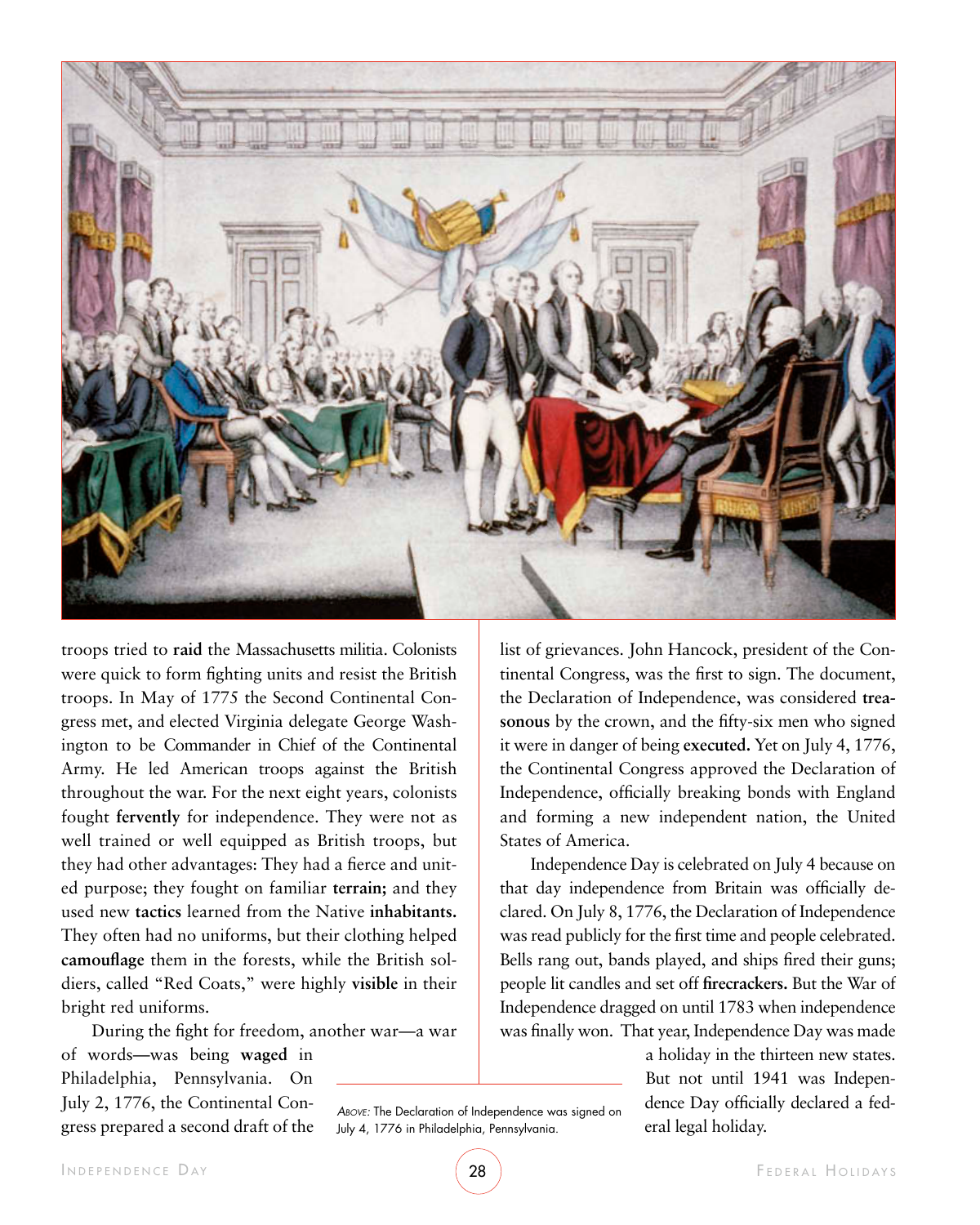John Adams, who became the Second President of the United States, was one of the signers of the Declaration of Independence. He wrote to his wife, "I…believe that it will be celebrated by succeeding generations as the great anniversary festival.... It ought to be [celebrated] with **pomp** and parades, with shows, games, sports, guns, bells, **bonfires** and illuminations from one end of this continent to the other..."

John Adams' words may have **predicted** or inspired future Independence Day celebrations. Early Independence Day, or "Fourth of July," celebrations did, indeed, include games and sports events, shows, military parades, **fireworks,** and the **liberal** firing of guns and cannons. But the **firearms** and fireworks caused many injuries, and even deaths. So in the early 1900s, citizens convinced officials to **prohibit** guns and to control the use of fireworks on Independence Day. The phrase, "a safe and **sane** Fourth" became a popular slogan, and is still used today to encourage safety and common sense on the Fourth of July. Today, many cities prohibit fireworks or allow only small items like **cherry bombs** and **sparklers.** Some cities organize a local fireworks show, run by trained **pyrotechnics specialists.**

Every Fourth of July Americans have a holiday from work or school. Communities and families have all-day picnics with favorite foods like hot dogs and hamburgers, potato salad, baked beans, pie, and watermelon. Afternoon activities would not be complete without lively music, a friendly baseball game, or **Frisbee** toss, and maybe, a **three-legged race,** and a pie-eating or watermelon-eating contest. Some cities have parades with people dressed as the original **"founding fathers"** or early colonists, who march to the music of high school bands. At dusk, people gather to watch the city fireworks display. In many areas of the country, special events take place.

For example, a Freedom Festival is held in Philadelphia, Pennsylvania, at Independence Hall, where the Declaration of Independence was signed. Costumed Americans often **reenact** historical scenes, and

read the Declaration of Independence for the crowd. In Massachusetts, the ship *U.S.S. John F. Kennedy* may come in to Boston Harbor in full sail on the Fourth of July, and the Boston Pops Orchestra will play a musical concert of patriotic songs as hundreds of people watch fireworks **burst** over the water.

### **The Liberty Bell**

"Proclaim liberty throughout all the land unto all the inhabitants thereof."

The sight and sound of a ringing bell on the Fourth of July symbolizes freedom to most Americans and brings to mind the Liberty Bell, which rang out in Philadelphia when the new country was born.

The Liberty Bell once hung in the Old State House, which later became Independence Hall, in Philadelphia. It was rung at every important national event, such as presidential elections, statesmen's funerals, and of course, the Fourth of July. The bell came to Philadelphia from a **foundry** in England in 1752. But the very first time the bell was rung, it cracked! Repairs were made and for the next eighty-three years, the bell **tolled** on special occasions—the most significant on July 8, 1776 to announce the signing of the Declaration of Independence.

Sometime after 1846, the Liberty Bell cracked again and it was removed from the **bell tower** to protect it from further damage. It was placed on display in Independence Hall. Today, the bell is housed in the Liberty Bell Center, which is open to visitors year round, and is part of the Independence National Historic Park.

At one time, the foundry in England that had made the bell generously offered to take the cracked bell, melt it down and **cast** it **anew,** at no charge. But American officials decided to keep the old Liberty Bell as it was. They felt that the American people loved the old bell, and that the crack in the bell was a **cherished** part of its character and **legacy.**

#### **America, The Beautiful**

From time to time, it is suggested that the song, "America the Beautiful" be made the national **anthem,** in place of "The Star-Spangled Banner." [See Flag Day, p. 87] **Proponents** of this idea argue that "America the

*Following page:* Mount Shasta in the Cascades rises magnificently to 4,317 meters above northern California.

Beautiful" is a better national anthem because it praises the whole country, not only the flag, and it was not written as a result of a war.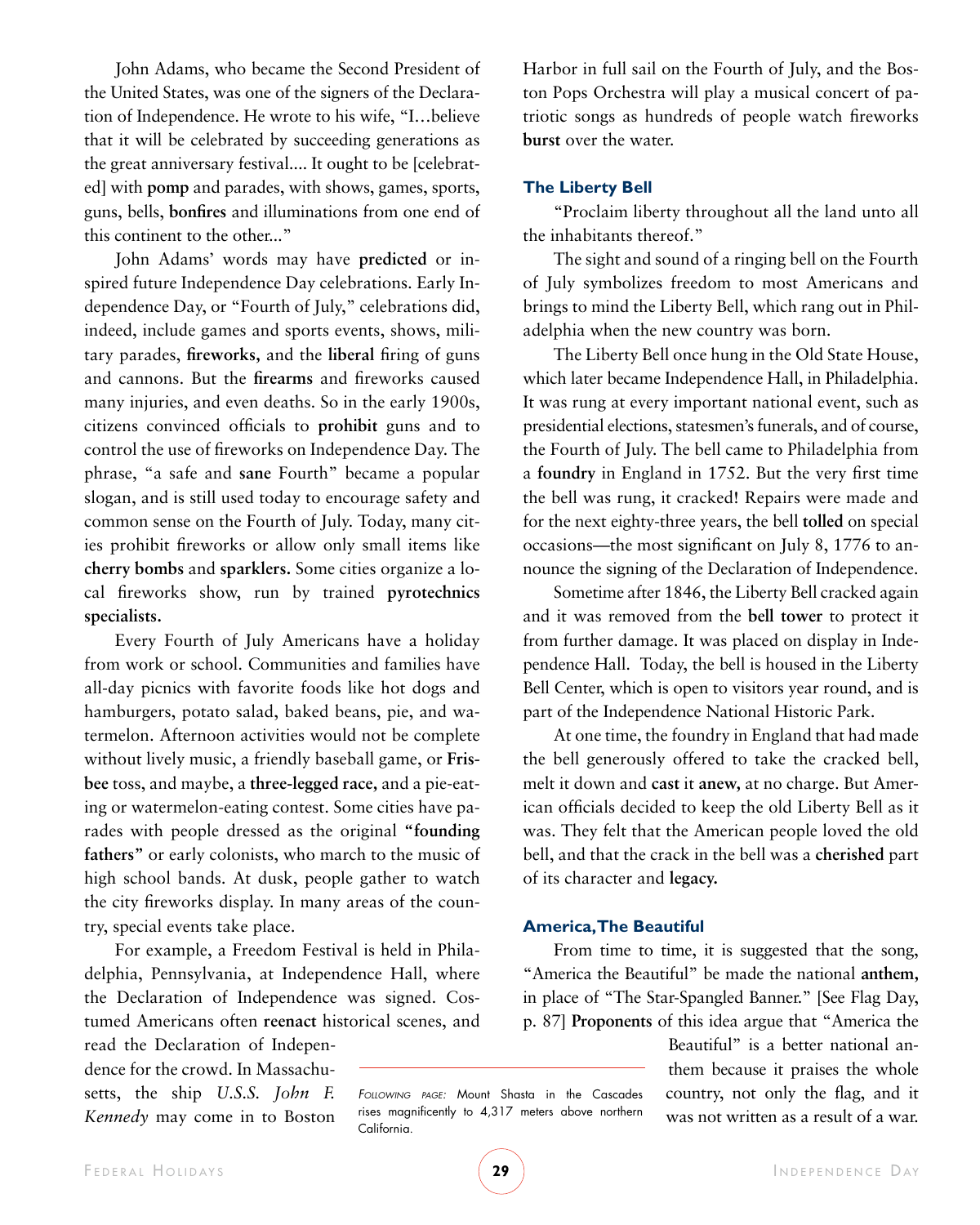![](_page_4_Picture_0.jpeg)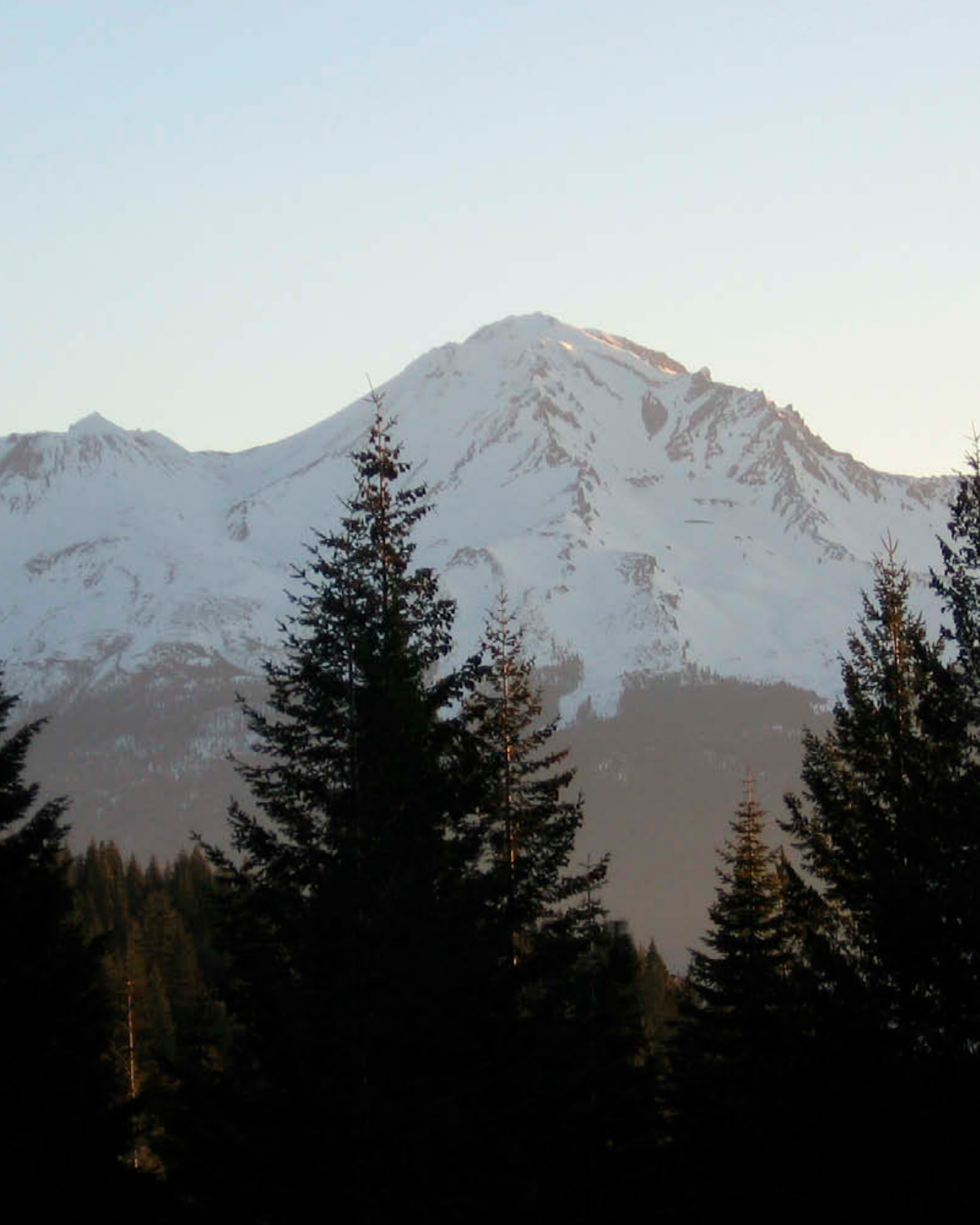## **America, The Beautiful**

![](_page_5_Figure_1.jpeg)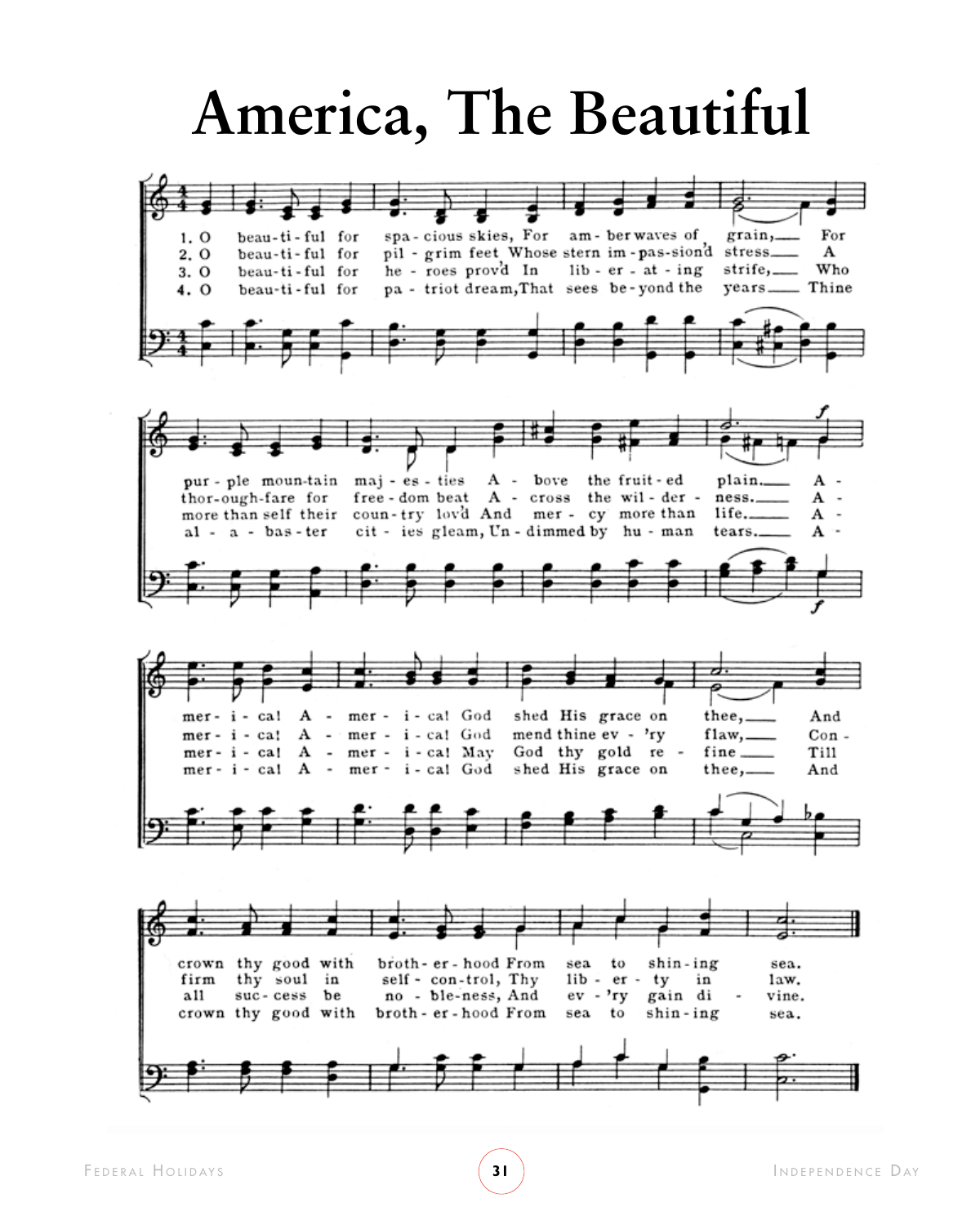Also, it is much easier to sing. "America the Beautiful" was written in 1893 by Katherine Lee Bates, a writer and professor at Wellesley College. While on vacation, she took a ride up Pike's Peak, a mountaintop in Colorado, and saw a spectacular view that few people in those days had the opportunity to see. The **"spacious** skies" and "purple mountains" inspired her to write a poem, which was eventually published. The public loved the poem, and it was often put to music using any tune that fit the lyrics. Eventually, the poem was set to the music of a **hymn,** "Materna," by Samuel Ward, and this is the song that Americans know and love today as the most beautiful tribute to their country.

#### **Glossary**

**restriction(s):** *n.* rules; regulations **impose(d):** *v.* to force upon **sentiment(s):** *n.* strong feelings **slogan:** *n.* saying or phrase that expresses the feelings or cause of a group **tyranny:** *n.* unjust or cruel use of power **gradual:** *adj.* slow; little by little **allegiance:** *n.* loyalty **unrest:** *n.* public dissatisfaction or rebellion **tension(s):** *n.* strained or hostile relations **taunt(ed):** *v.* to tease in a hostile way **destiny:** *n.* fate; future **massacre:** *n.* execution of a large number of people **stun(ned):** *adj.* shocked; surprised **infuriate(d):** *adj.* greatly angered **commodity:** *n.* product or good which is bought or sold **advantage:** *n.* benefit, gain, or profit **dramatize:** *v.* to emphasize in a vivid or emotional way **dress(ed) up:** *v. phrase.* to wear a costume **cargo:** *n.* a load of goods or raw materials carried by ship or airplane **enact(ing):** *v.* to make official; to make into a law **house:** *v.* to provide lodging or shelter **grievance(s):** *n.* complaint **crown:** *n.* monarchy; the king and his rule **militia(s):** *n.* local, state or reserve military force, called in for emergencies raid: *v*. to attack for the purpose of stealing goods and supplies

**fervently:** *adv.* strongly; passionately **terrain:** *n.* land and its physical features **tactic(s):** *n.* strategies; methods **inhabitant(s):** *n.* resident; person who lives in a specific place **camouflage:** *v.* to hide or conceal by blending in with the surroundings **visible:** *adj.* able to be seen; clearly seen **wage(d):** *v.* to engage in; to carry on **treasonous:** *adj.* acting against one's own country **execute(d):** *v.* to kill by official order **firecracker(s):** *n.* type of firework that explodes with a bang and a flash of light when lit. See **fireworks. pomp:** *n.* great ceremony or display **bonfire(s):** *n.* large public fire used for celebration or other event **predict(ed):** *v.* to suggest or see the future **fireworks:** *n.* any type of explosive that produces a bright display or loud noise, used for celebration **liberal:** *adj.* free; uncontrolled; excessive **firearm(s):** *n.* gun, cannon, or other such weapon **prohibit:** *v.* to not allow; to forbid **sane:** *adj.* mentally stable; using good judgement **cherry bomb(s):** *n.* small round explosive that looks like a cherry and explodes with a loud crack when thrown on the ground **sparkler(s):** *n.* a type of fireworks on a long stick which sends out sparks and flashes of light when lit **pyrotechnics specialist(s):** *n. phrase.* person trained in the safe use of fireworks and skilled in elaborate fireworks presentations **Frisbee:** *n.* brand name of a flat, round, plastic disk that is thrown and caught as a sports activity **three-legged race:** *n. phrase.* a foot race in which one person's left leg is tied to another person's right leg, and they run tied together on "three legs" **founding fathers:** *n. phrase.* the men who wrote and signed the Constitution and led the United States in its early years **reenact:** *v.* to perform or act out a scene or event from the past **burst:** *v.* to explode or break open with force **foundry:** *n.* factory where items are made from melted ore and metal **toll(ed):**  $\nu$ . to ring **bell tower:** *n.* a tall structure where bells are hung